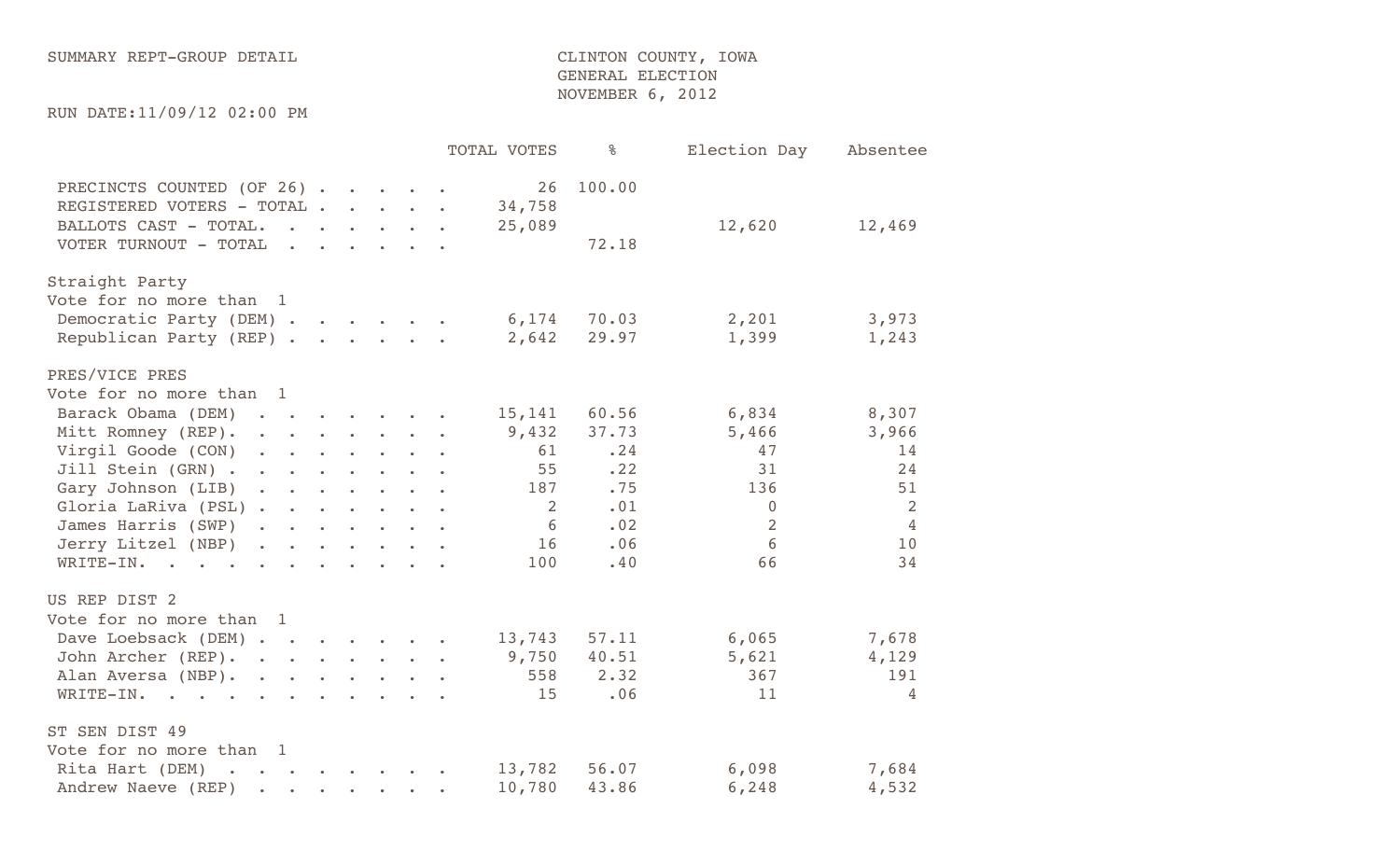| WRITE-IN.                                                                                                                                  |                                                                                                                                                                                   |                                                                                                                                                              |                                                                                                                                                             |                             | 16                    | .07                          | 11                        | 5                              |
|--------------------------------------------------------------------------------------------------------------------------------------------|-----------------------------------------------------------------------------------------------------------------------------------------------------------------------------------|--------------------------------------------------------------------------------------------------------------------------------------------------------------|-------------------------------------------------------------------------------------------------------------------------------------------------------------|-----------------------------|-----------------------|------------------------------|---------------------------|--------------------------------|
| ST REP DIST 97<br>Vote for no more than 1<br>Ted Whisler (DEM).<br>Steven Olson (REP)<br>WRITE-IN.                                         |                                                                                                                                                                                   |                                                                                                                                                              |                                                                                                                                                             |                             | 3,793<br>5,941<br>5   | 38.95<br>61.00<br>.05        | 1,933<br>3,699<br>4       | 1,860<br>2,242<br>$\mathbf{1}$ |
| ST REP DIST 98<br>Vote for no more than 1<br>Mary Wolfe (DEM)<br>Carolyn Grimes (NBP).<br>WRITE-IN.<br>$\mathbf{r} = \mathbf{r}$<br>$\sim$ | <b><i>Committee State Committee State State State State State State State State State State State State State State State State State State State State State State State</i></b> |                                                                                                                                                              |                                                                                                                                                             | $\sim$ $\sim$ $\sim$ $\sim$ | 10,052<br>3,129<br>17 | 76.16<br>23.71<br>.13        | 4,156<br>1,729<br>9       | 5,896<br>1,400<br>8            |
| <b>BOARD OF SUPERVISORS</b><br>Vote for no more than<br>$\mathbf{1}$<br>John F. Staszewski (DEM)<br>Tom Determann (REP)<br>WRITE-IN.       | $\mathcal{L}^{\text{max}}$                                                                                                                                                        | $\begin{array}{cccccccccccccc} \bullet & \bullet & \bullet & \bullet & \bullet & \bullet & \bullet & \bullet \end{array}$<br>$\mathbf{r}$ . The $\mathbf{r}$ | $\sim$                                                                                                                                                      |                             | 10,709<br>23          | 13,061 54.89<br>45.01<br>.10 | 5,740<br>6,116<br>13      | 7,321<br>4,593<br>10           |
| CO AUDITOR<br>Vote for no more than 1<br>Eric Van Lancker (DEM) .<br>WRITE-IN.<br>$\sim$ $\sim$ $\sim$ $\sim$ $\sim$                       | and the state of the state of the state of the state of the state of the state of the state of the state of the                                                                   |                                                                                                                                                              |                                                                                                                                                             |                             | 19,157<br>179         | 99.07<br>.93                 | 9,240<br>117              | 9,917<br>62                    |
| CO SHERIFF<br>Vote for no more than 1<br>Richard J. Lincoln (DEM)<br>WRITE-IN.<br>$\sim$ $\sim$ $\sim$ $\sim$                              | $\bullet$ .<br><br><br><br><br><br><br><br><br><br><br><br>                                                                                                                       |                                                                                                                                                              | $\bullet$ .<br><br><br><br><br><br><br><br><br><br><br><br><br><br><br><br><br><br><br><br><br><br><br><br><br><br><br><br><br><br><br><br><br><br><br><br> |                             | 20,028<br>280         | 98.62<br>1.38                | 9,846<br>187              | 10,182<br>93                   |
| BLOOMFIELD TWP TRUSTEE<br>Vote for no more than 2<br>WRITE-IN.                                                                             |                                                                                                                                                                                   |                                                                                                                                                              |                                                                                                                                                             |                             | 53                    | 100.00                       | 20                        | 33                             |
| BROOKFIELD TWP TRUSTEE<br>Vote for no more than 2<br>William Brauer.<br>Dustin Eberhart<br>WRITE-IN.<br>$\bullet$                          |                                                                                                                                                                                   |                                                                                                                                                              |                                                                                                                                                             |                             | 163<br>138<br>1       | 53.97<br>45.70<br>.33        | 111<br>97<br>$\mathbf{0}$ | 52<br>41<br>$\mathbf{1}$       |

CENTER TWP TRUSTEE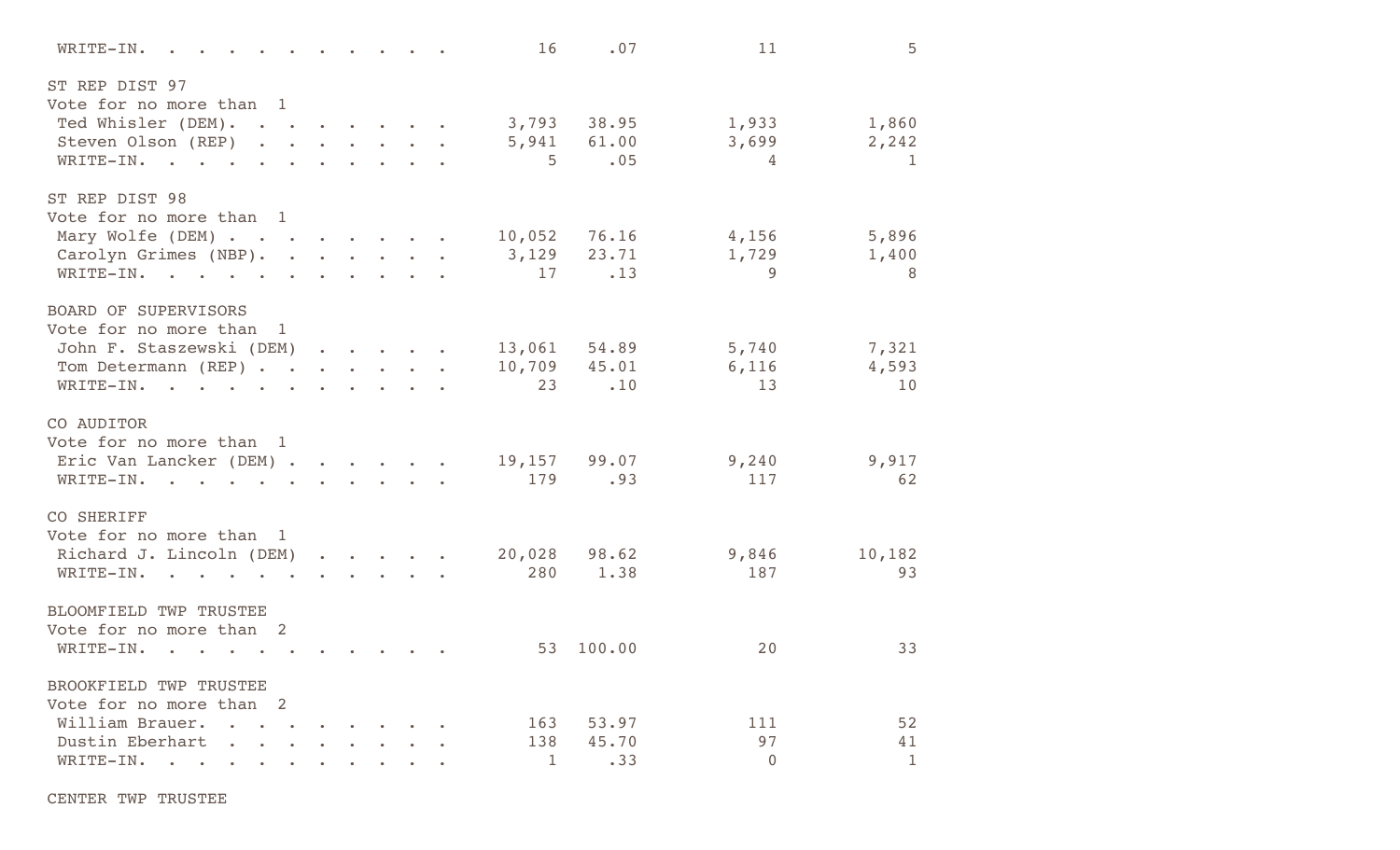| Vote for no more than 2                       |                |                   |                                                                                                                 |                                 |                                                                                                                                                       |            |                |       |          |              |
|-----------------------------------------------|----------------|-------------------|-----------------------------------------------------------------------------------------------------------------|---------------------------------|-------------------------------------------------------------------------------------------------------------------------------------------------------|------------|----------------|-------|----------|--------------|
| Larry Rickertsen                              |                | <b>Contractor</b> | $\bullet$                                                                                                       | $\bullet$ .                     |                                                                                                                                                       |            | 251            | 49.51 | 129      | 122          |
| Jerome Burken.<br>$\sim$ $\sim$ $\sim$ $\sim$ |                |                   |                                                                                                                 |                                 | $\sim$ $\sim$ $\sim$ $\sim$ $\sim$                                                                                                                    |            | 252            | 49.70 | 127      | 125          |
| WRITE-IN.<br>$\sim$                           | $\sim$         |                   |                                                                                                                 |                                 | $\sim$ $\sim$ $\sim$ $\sim$                                                                                                                           |            | 4              | .79   | 3        | $\mathbf{1}$ |
|                                               |                |                   |                                                                                                                 |                                 |                                                                                                                                                       |            |                |       |          |              |
| DEEP CREEK TWP TRUSTEE                        |                |                   |                                                                                                                 |                                 |                                                                                                                                                       |            |                |       |          |              |
| Vote for no more than 2                       |                |                   |                                                                                                                 |                                 |                                                                                                                                                       |            |                |       |          |              |
| Gregg A. Matthiesen                           |                |                   |                                                                                                                 |                                 |                                                                                                                                                       |            | 192            | 51.06 | 129      | 63           |
| John M. McDonald.<br><b>Contract Contract</b> | $\sim$         | $\sim 10^{-11}$   | $\mathbf{r}$ .                                                                                                  |                                 | $\sim$                                                                                                                                                |            | 182            | 48.40 | 124      | 58           |
| WRITE-IN.                                     |                |                   |                                                                                                                 |                                 |                                                                                                                                                       |            | 2              | .53   | $\Omega$ | 2            |
| DEWITT TWP TRUSTEE                            |                |                   |                                                                                                                 |                                 |                                                                                                                                                       |            |                |       |          |              |
| Vote for no more than 2                       |                |                   |                                                                                                                 |                                 |                                                                                                                                                       |            |                |       |          |              |
| Frederick Thiede                              | $\sim$         |                   | $\sim$                                                                                                          | $\sim$                          |                                                                                                                                                       |            | 494            | 45.40 | 253      | 241          |
| Robert A. Barber.<br>$\sim$                   | $\bullet$      | $\sim 10^{-11}$   |                                                                                                                 |                                 | $\sim$ $\sim$ $\sim$ $\sim$                                                                                                                           |            | 593            | 54.50 | 293      | 300          |
| WRITE-IN.<br>$\sim$ 100 $\mu$                 | $\bullet$      |                   |                                                                                                                 | $\sim$ $\sim$ $\sim$            |                                                                                                                                                       | $\sim 100$ | 1              | .09   | $\Omega$ | 1            |
|                                               |                |                   |                                                                                                                 |                                 |                                                                                                                                                       |            |                |       |          |              |
| EDEN TWP TRUSTEE                              |                |                   |                                                                                                                 |                                 |                                                                                                                                                       |            |                |       |          |              |
| Vote for no more than 2                       |                |                   |                                                                                                                 |                                 |                                                                                                                                                       |            |                |       |          |              |
| Larry W. Bahnsen                              |                |                   | and the state of the state of the state of the state of the state of the state of the state of the state of the |                                 |                                                                                                                                                       |            | 177            | 94.15 | 111      | 66           |
| $WRITE-IN.$ .                                 |                |                   |                                                                                                                 |                                 |                                                                                                                                                       |            | 11             | 5.85  | 6        | 5            |
| CAMANCHE TWP TRUSTEE                          |                |                   |                                                                                                                 |                                 |                                                                                                                                                       |            |                |       |          |              |
| Vote for no more than 2                       |                |                   |                                                                                                                 |                                 |                                                                                                                                                       |            |                |       |          |              |
| John T. Shaff                                 | $\sim$         |                   | $\sim$                                                                                                          |                                 |                                                                                                                                                       |            | 67             | 53.60 | 44       | 23           |
| Sam Shaff                                     |                |                   |                                                                                                                 |                                 |                                                                                                                                                       |            | 58             | 46.40 | 35       | 23           |
| WRITE-IN.                                     |                |                   |                                                                                                                 |                                 |                                                                                                                                                       |            | $\overline{0}$ |       | $\Omega$ | $\Omega$     |
| $\bullet$<br>$\bullet$                        |                |                   |                                                                                                                 | $\sim$ $\sim$ $\sim$ $\sim$     |                                                                                                                                                       |            |                |       |          |              |
| ELK RIVER TWP TRUSTEE                         |                |                   |                                                                                                                 |                                 |                                                                                                                                                       |            |                |       |          |              |
| Vote for no more than                         | $\overline{2}$ |                   |                                                                                                                 |                                 |                                                                                                                                                       |            |                |       |          |              |
| Gilbert E. Diercks                            |                | $\sim 10^{-10}$   |                                                                                                                 | $\mathbf{r}$ , and $\mathbf{r}$ | $\bullet$                                                                                                                                             |            | 260            | 52.74 | 165      | 95           |
| George Struve                                 |                |                   |                                                                                                                 |                                 | $\bullet$ and $\bullet$ and $\bullet$ and $\bullet$ and $\bullet$ and $\bullet$ and $\bullet$ and $\bullet$ and $\bullet$ and $\bullet$ and $\bullet$ |            | 222            | 45.03 | 149      | 73           |
| WRITE-IN.<br>$\sim$                           |                |                   |                                                                                                                 |                                 |                                                                                                                                                       |            | 11             | 2.23  | 8        | 3            |
|                                               |                |                   |                                                                                                                 |                                 |                                                                                                                                                       |            |                |       |          |              |
| HAMPSHIRE TWP TRUSTEE                         |                |                   |                                                                                                                 |                                 |                                                                                                                                                       |            |                |       |          |              |
| Vote for no more than 2                       |                |                   |                                                                                                                 |                                 |                                                                                                                                                       |            |                |       |          |              |
| Warren J. Suehl<br>$\sim$                     |                |                   |                                                                                                                 |                                 |                                                                                                                                                       |            | 251            | 47.63 | 128      | 123          |
| Dan H. Witt.                                  |                |                   |                                                                                                                 |                                 |                                                                                                                                                       |            | 271            | 51.42 | 136      | 135          |
| WRITE-IN.                                     |                |                   |                                                                                                                 |                                 |                                                                                                                                                       |            | 5              | .95   | 3        | 2            |
|                                               |                |                   |                                                                                                                 |                                 |                                                                                                                                                       |            |                |       |          |              |

LIBERTY TWP TRUSTEE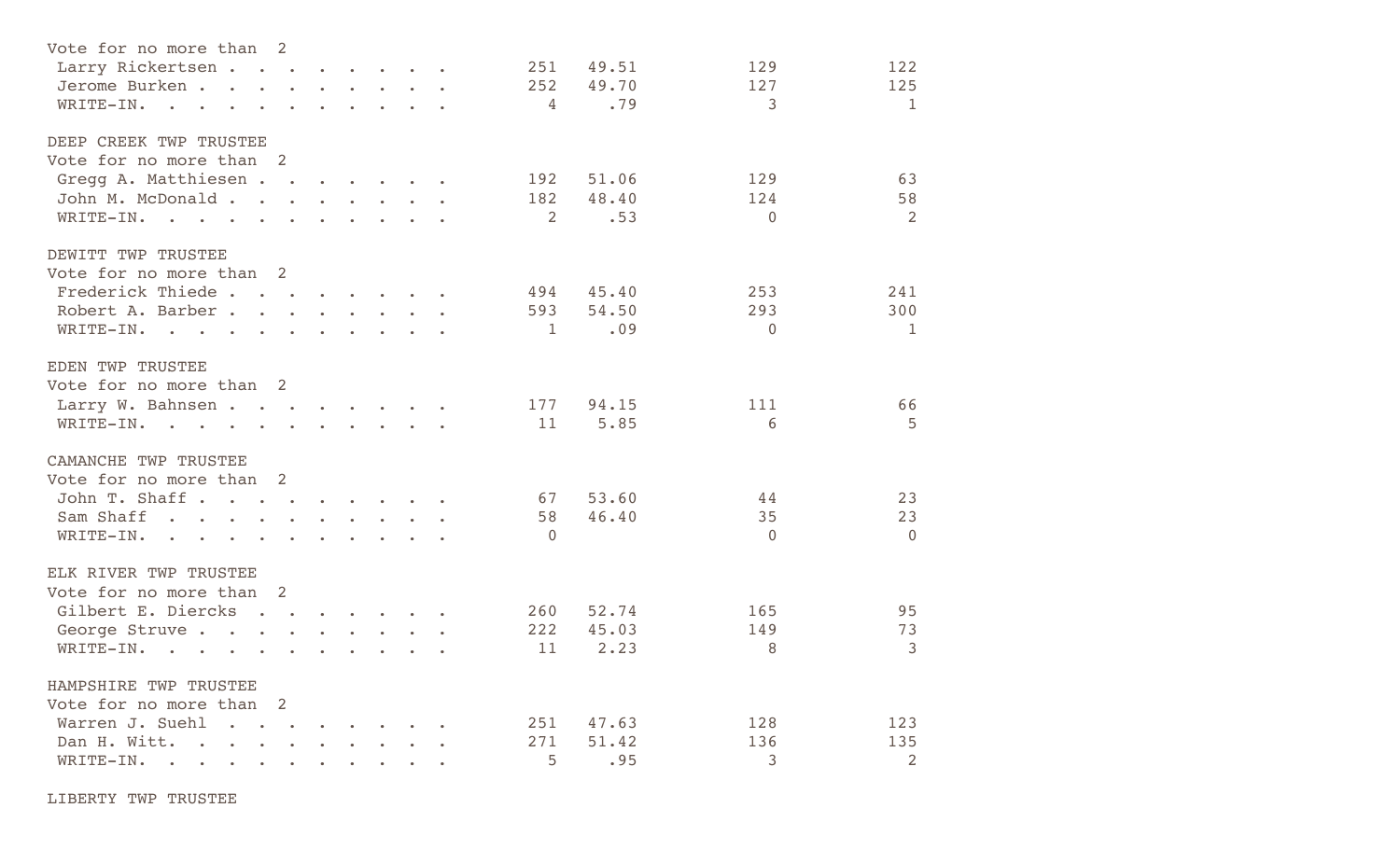| Vote for no more than 2<br>Marlin Mowry<br>William H. Horstmann.<br>WRITE-IN.                                                                                                                                                                                                                                                                                                                                                                                       | $\ddot{\phantom{a}}$ |                 |                                 | $\mathbf{r}$ , $\mathbf{r}$ , $\mathbf{r}$ , $\mathbf{r}$                                                                                                       | 83<br>92<br>$\overline{0}$   | 47.43<br>52.57        | 64<br>69<br>$\Omega$         | 19<br>23<br>$\overline{0}$ |
|---------------------------------------------------------------------------------------------------------------------------------------------------------------------------------------------------------------------------------------------------------------------------------------------------------------------------------------------------------------------------------------------------------------------------------------------------------------------|----------------------|-----------------|---------------------------------|-----------------------------------------------------------------------------------------------------------------------------------------------------------------|------------------------------|-----------------------|------------------------------|----------------------------|
| OLIVE TWP TRUSTEE<br>Vote for no more than 2<br>Linda Gasper.<br>WRITE-IN.                                                                                                                                                                                                                                                                                                                                                                                          |                      |                 |                                 |                                                                                                                                                                 | 185<br>21                    | 89.81<br>10.19        | 126<br>13                    | 59<br>- 8                  |
| <b>GRANT TWP TRUSTEE</b><br>Vote for no more than 2<br>WRITE-IN.                                                                                                                                                                                                                                                                                                                                                                                                    |                      |                 |                                 |                                                                                                                                                                 | 37                           | 100.00                | 19                           | 18                         |
| ORANGE TWP TRUSTEE<br>Vote for no more than 2<br>WRITE-IN.                                                                                                                                                                                                                                                                                                                                                                                                          |                      |                 |                                 |                                                                                                                                                                 | 23                           | 100.00                | 8                            | 15                         |
| SHARON TWP TRUSTEE<br>Vote for no more than 2<br>F. Warren Ihns.<br>Jim Keitel .<br>the contract of the contract of the contract of the contract of the contract of the contract of the contract of<br>WRITE-IN.                                                                                                                                                                                                                                                    | $\sim$               | $\sim 10^{-11}$ | $\mathbf{r}$ , and $\mathbf{r}$ | $\sim$ $\sim$ $\sim$ $\sim$ $\sim$<br>$\begin{array}{cccccccccccccc} \bullet & \bullet & \bullet & \bullet & \bullet & \bullet & \bullet & \bullet \end{array}$ | 87<br>111<br>1               | 43.72<br>55.78<br>.50 | 72<br>92<br>$\mathbf{1}$     | 15<br>19<br>$\Omega$       |
| SPRING ROCK TWP TRUSTEE<br>Vote for no more than 2<br>Joel D. Paulsen<br>recommendation of the communication of the communication of the communication of the communication of the communication of the communication of the communication of the communication of the communication of the communicati<br>Paul J. Hart<br>$\sim$<br>$\sim$<br>$\sim$<br>WRITE-IN.<br>$\sim$ $\sim$<br>$\bullet$ .<br><br><br><br><br><br><br><br><br><br><br><br><br><br>$\bullet$ | $\sim$               |                 |                                 |                                                                                                                                                                 | 131<br>137<br>2              | 48.52<br>50.74<br>.74 | 88<br>91<br>1                | 43<br>46<br><sup>-1</sup>  |
| WATERFORD TWP TRUSTEE<br>Vote for no more than 2<br>WRITE-IN.<br>$\mathbf{r}$ .                                                                                                                                                                                                                                                                                                                                                                                     |                      |                 |                                 |                                                                                                                                                                 |                              | 33 100.00             | 21                           | 12                         |
| WELTON TWP TRUSTEE<br>Vote for no more than 2<br>Jerry Wiese.<br>Rick L. Ryan.<br>WRITE-IN.<br>$\bullet$ .<br><br><br><br><br><br><br><br><br><br><br><br>                                                                                                                                                                                                                                                                                                          |                      |                 |                                 |                                                                                                                                                                 | 154<br>146<br>$\overline{2}$ | 50.99<br>48.34<br>.66 | 109<br>109<br>$\overline{0}$ | 45<br>37<br>2              |

WASHINGTON TWP TRUSTEE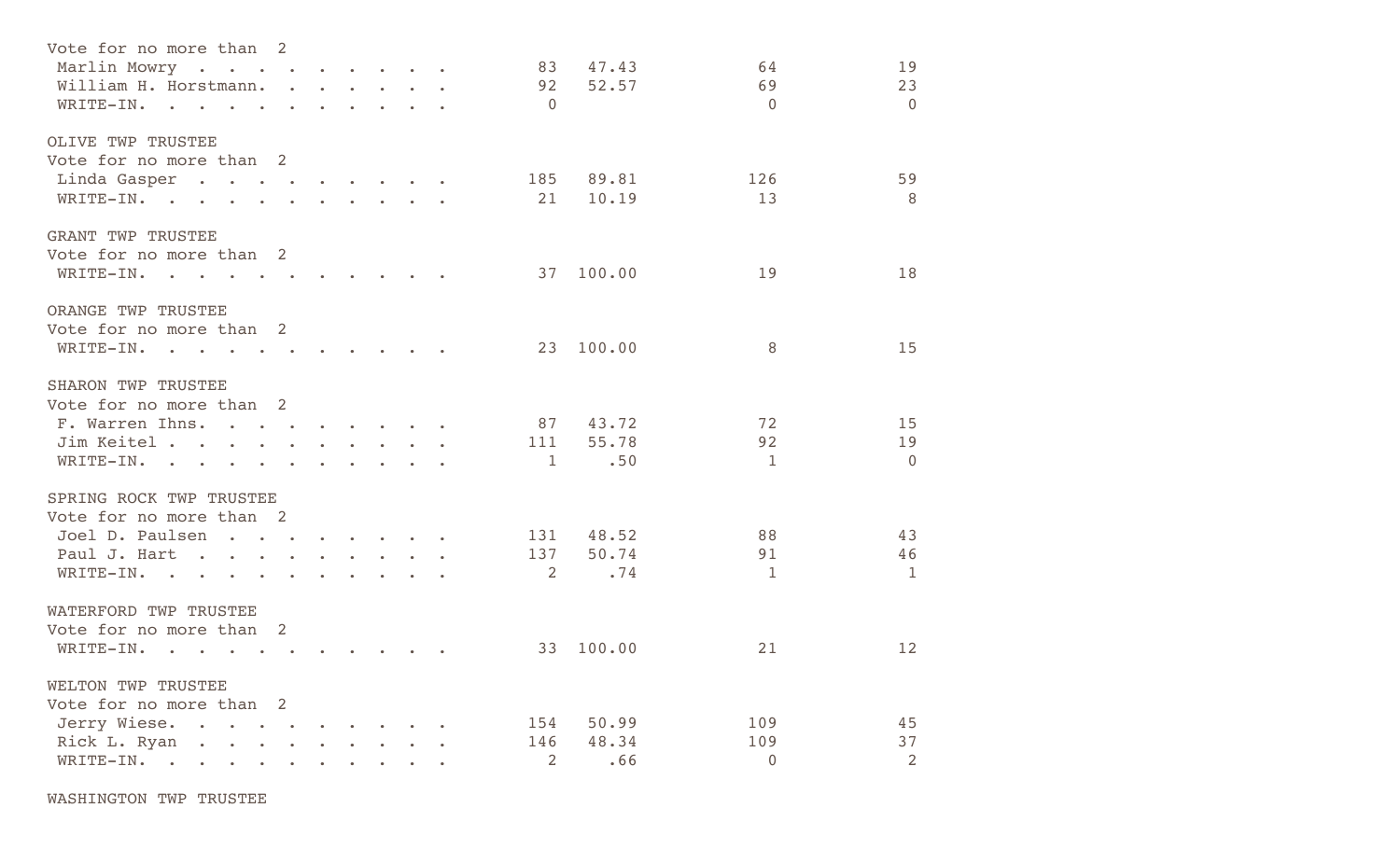| Vote for no more than 2                                                                                                                                                                                                                                     |  |                                                                      |                |                  |              |                |
|-------------------------------------------------------------------------------------------------------------------------------------------------------------------------------------------------------------------------------------------------------------|--|----------------------------------------------------------------------|----------------|------------------|--------------|----------------|
| Phil Burke.                                                                                                                                                                                                                                                 |  |                                                                      | 153            | 48.88            | 83           | 70             |
| Charles W. Hunter.                                                                                                                                                                                                                                          |  |                                                                      | 156            | 49.84            | 100          | 56             |
| WRITE-IN.<br>$\sim$ 100 $\mu$                                                                                                                                                                                                                               |  | $\sim$ $\sim$ $\sim$ $\sim$                                          | 4              | 1.28             | 2            | 2              |
| CENTER TWP CLERK TFV                                                                                                                                                                                                                                        |  |                                                                      |                |                  |              |                |
| Vote for no more than 1                                                                                                                                                                                                                                     |  |                                                                      |                |                  |              |                |
| Mary E. Mommsen                                                                                                                                                                                                                                             |  |                                                                      | 282            | 99.65            | 141          | 141            |
| WRITE-IN.                                                                                                                                                                                                                                                   |  | $\sim$ $\sim$ $\sim$ $\sim$ $\sim$                                   | 1              | .35              | $\mathbf{1}$ | $\overline{0}$ |
| HAMPSHIRE TWP CLERK TFV                                                                                                                                                                                                                                     |  |                                                                      |                |                  |              |                |
| Vote for no more than 1                                                                                                                                                                                                                                     |  |                                                                      |                |                  |              |                |
| WRITE-IN.<br>$\sim$ $\sim$ $\sim$                                                                                                                                                                                                                           |  |                                                                      | 19             | 100.00           | 13           | 6              |
| WASHINGTON TWP CLERK TFV                                                                                                                                                                                                                                    |  |                                                                      |                |                  |              |                |
| Vote for no more than 1                                                                                                                                                                                                                                     |  |                                                                      |                |                  |              |                |
| Chris Spain.                                                                                                                                                                                                                                                |  |                                                                      |                | 184 99.46        | 109          | 75             |
| WRITE-IN.                                                                                                                                                                                                                                                   |  | $\mathbf{r} = \mathbf{r}$ , and the set of $\mathbf{r} = \mathbf{r}$ | $\overline{1}$ | .54              | 1            | $\Omega$       |
| SOIL & WATER CONS DIST COM                                                                                                                                                                                                                                  |  |                                                                      |                |                  |              |                |
| Vote for no more than 3                                                                                                                                                                                                                                     |  |                                                                      |                |                  |              |                |
| Jeanne Rogis                                                                                                                                                                                                                                                |  |                                                                      |                | 13,660 52.25     | 6,764        | 6,896          |
| Mike McConohy                                                                                                                                                                                                                                               |  |                                                                      |                | $12,065$ $46.15$ | 6,187        | 5,878          |
| WRITE-IN.                                                                                                                                                                                                                                                   |  |                                                                      | 420            | 1.61             | 218          | 202            |
| CO AG EXT COUNC TFV                                                                                                                                                                                                                                         |  |                                                                      |                |                  |              |                |
| Vote for no more than 1                                                                                                                                                                                                                                     |  |                                                                      |                |                  |              |                |
| WRITE-IN.                                                                                                                                                                                                                                                   |  |                                                                      | 553            | 100.00           | 300          | 253            |
| CO AG EXT COUNC                                                                                                                                                                                                                                             |  |                                                                      |                |                  |              |                |
| Vote for no more than 4                                                                                                                                                                                                                                     |  |                                                                      |                |                  |              |                |
| Allan L. Rathje<br><u>in the second control of the second control of the second control of the second control of the second control of the second control of the second control of the second control of the second control of the second control o</u>     |  |                                                                      |                | 13, 129 28.63    | 6,511        | 6,618          |
| Norlan Hinke.<br><b><i>Contract Contract Contract Contract Contract Contract Contract Contract Contract Contract Contract Contract Contract Contract Contract Contract Contract Contract Contract Contract Contract Contract Contract Contract Cont</i></b> |  |                                                                      | 10,985         | 23.96            | 5,436        | 5,549          |
| Ardith L. Hamilton                                                                                                                                                                                                                                          |  |                                                                      |                | 10,575 23.06     | 5,155        | 5,420          |
| Willard Larsen.                                                                                                                                                                                                                                             |  |                                                                      | 10,999         | 23.99            | 5,380        | 5,619          |
| WRITE-IN.                                                                                                                                                                                                                                                   |  |                                                                      | 165            | .36              | 74           | 91             |
| LOW MOOR CITY COUNCIL TFV                                                                                                                                                                                                                                   |  |                                                                      |                |                  |              |                |
| Vote for no more than 2                                                                                                                                                                                                                                     |  |                                                                      |                |                  |              |                |
| Steve Jones.<br>$\sim$                                                                                                                                                                                                                                      |  |                                                                      | 94             | 47.00            | 77           | 17             |
| John H. Schmitt                                                                                                                                                                                                                                             |  |                                                                      | 81             | 40.50            | 59           | 22             |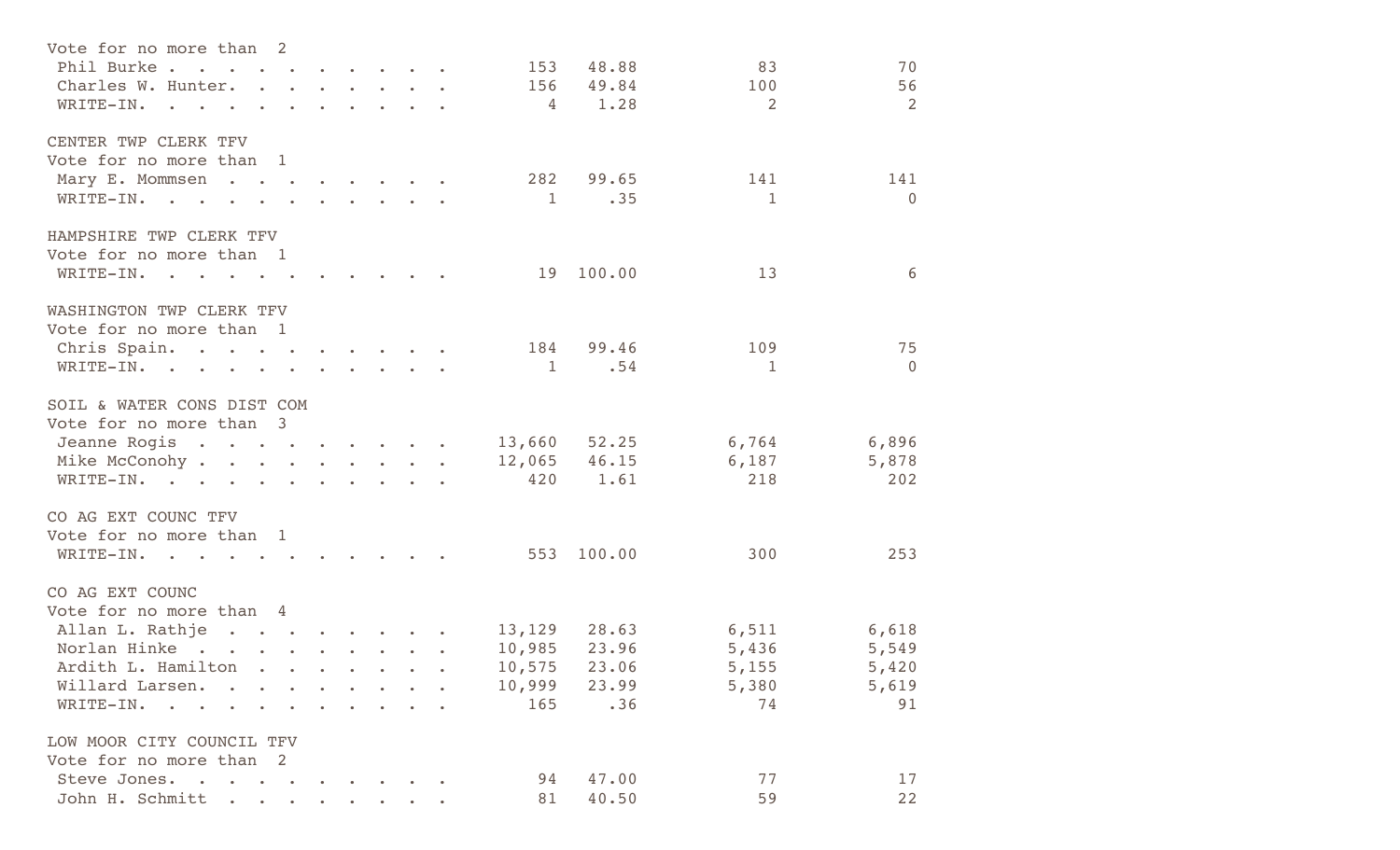|                                                    | WRITE-IN.            |                                   |                      |           |  |                             |  | 25     | 12.50 | 23     | 2      |
|----------------------------------------------------|----------------------|-----------------------------------|----------------------|-----------|--|-----------------------------|--|--------|-------|--------|--------|
| WELTON CITY COUNCIL TFV<br>Vote for no more than 1 |                      |                                   |                      |           |  |                             |  |        |       |        |        |
|                                                    | Tamie Simmons.       |                                   | $\ddot{\phantom{a}}$ |           |  |                             |  | 64     | 80.00 | 54     | 10     |
|                                                    | WRITE-IN.            | $\mathbf{r}$                      |                      |           |  |                             |  | 16     | 20.00 | 8      | 8      |
|                                                    |                      |                                   |                      |           |  |                             |  |        |       |        |        |
| MANSFIELD                                          |                      |                                   |                      |           |  |                             |  |        |       |        |        |
| Vote for no more than 1                            |                      |                                   |                      |           |  |                             |  |        |       |        |        |
| <b>YES</b>                                         | $\ddot{\phantom{a}}$ |                                   |                      |           |  |                             |  | 12,458 | 73.63 | 6,211  | 6, 247 |
| NO.                                                |                      |                                   |                      |           |  |                             |  | 4,461  | 26.37 | 2,527  | 1,934  |
| <b>WATERMAN</b>                                    |                      |                                   |                      |           |  |                             |  |        |       |        |        |
| Vote for no more than 1                            |                      |                                   |                      |           |  |                             |  |        |       |        |        |
| <b>YES</b>                                         | $\ddot{\phantom{a}}$ |                                   |                      |           |  |                             |  | 13,038 | 75.52 | 6, 512 | 6,526  |
| NO.                                                | $\bullet$            |                                   |                      |           |  |                             |  | 4,226  | 24.48 | 2,376  | 1,850  |
|                                                    |                      |                                   |                      |           |  |                             |  |        |       |        |        |
| WIGGINS                                            |                      |                                   |                      |           |  |                             |  |        |       |        |        |
| Vote for no more than 1                            |                      |                                   |                      |           |  |                             |  |        |       |        |        |
| <b>YES</b>                                         |                      |                                   |                      |           |  |                             |  | 11,312 | 61.71 | 5,491  | 5,821  |
| NO.                                                | $\mathbf{r}$         | and the state of the state of the | $\bullet$            | $\bullet$ |  | $\sim$ $\sim$ $\sim$ $\sim$ |  | 7,020  | 38.29 | 3,982  | 3,038  |
|                                                    |                      |                                   |                      |           |  |                             |  |        |       |        |        |
| ZAGER                                              |                      |                                   |                      |           |  |                             |  |        |       |        |        |
| Vote for no more than 1                            |                      |                                   |                      |           |  |                             |  |        |       |        |        |
| <b>YES</b><br>NO.                                  |                      |                                   |                      |           |  |                             |  | 12,290 | 72.70 | 6,124  | 6,166  |
|                                                    |                      |                                   |                      |           |  |                             |  | 4,615  | 27.30 | 2,605  | 2,010  |
| MULLINS                                            |                      |                                   |                      |           |  |                             |  |        |       |        |        |
| Vote for no more than 1                            |                      |                                   |                      |           |  |                             |  |        |       |        |        |
| <b>YES</b>                                         | $\Delta$             |                                   |                      |           |  |                             |  | 12,722 | 76.43 | 6,333  | 6,389  |
| NO.                                                |                      |                                   |                      |           |  |                             |  | 3,924  | 23.57 | 2,242  | 1,682  |
|                                                    |                      |                                   |                      |           |  |                             |  |        |       |        |        |
| <b>TABOR</b>                                       |                      |                                   |                      |           |  |                             |  |        |       |        |        |
| Vote for no more than 1                            |                      |                                   |                      |           |  |                             |  |        |       |        |        |
| <b>YES</b>                                         |                      |                                   |                      |           |  |                             |  | 13,345 | 77.52 | 6,649  | 6,696  |
| NO.                                                |                      |                                   |                      |           |  |                             |  | 3,870  | 22.48 | 2,230  | 1,640  |
| VAITHESWARAN                                       |                      |                                   |                      |           |  |                             |  |        |       |        |        |
| Vote for no more than 1                            |                      |                                   |                      |           |  |                             |  |        |       |        |        |
| YES                                                |                      |                                   |                      |           |  |                             |  | 11,225 | 68.13 | 5,543  | 5,682  |
| NO.                                                |                      |                                   |                      |           |  |                             |  | 5,250  | 31.87 | 2,956  | 2,294  |